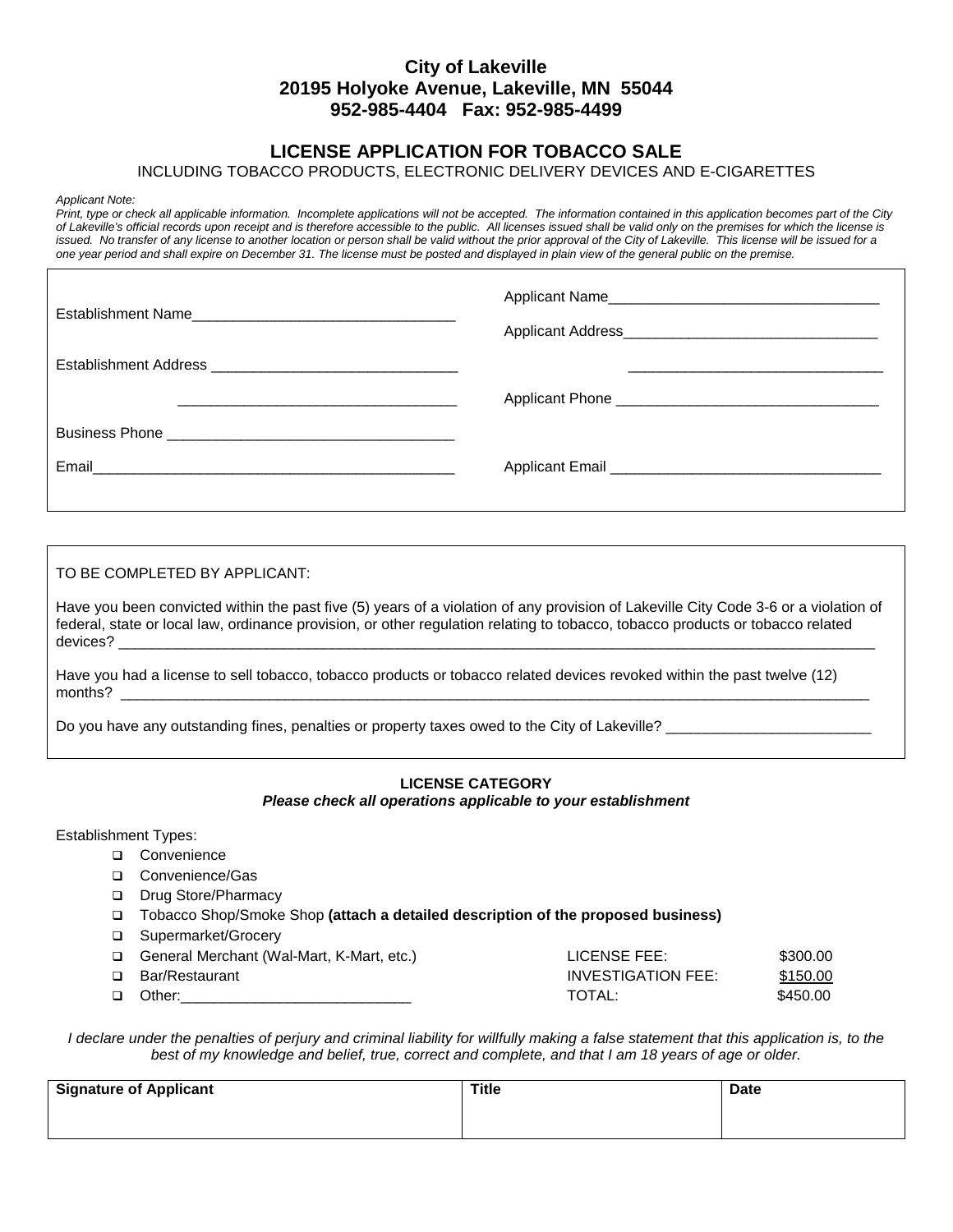# **CITY OF LAKEVILLE**

20195 Holyoke Avenue, Lakeville, MN 55044

# **LICENSE/PERMIT APPLICATION CONSENT FOR RELEASE OF INFORMATION**

THIS WARNING IS PURSUANT TO MINNESOTA STATUES 13.04, SUBDIVISION 2.

- 1. The information that you are requested to provide the Lakeville Police Department concerning your application for tobacco license will be used in determining whether you will be approved.
- 2. You are required by ordinance to supply the requested information. If you do not supply the requested information, your application could be denied on that basis.
- 3. Any incorrect information you give us could be the basis for denying your application or, if approved, its subsequent revocation.
- 4. The information you provide may be released to the Lakeville City Council, the Lakeville City Administrator, other City employees, and to third parties, including the owner of the establishment for which the license is sought.

I DECLARE THAT THE INFORMATION I HAVE PROVIDED IS TRUTHFUL, AND I AUTHORIZE THE CITY OF LAKEVILLE AND THE LAKEVILLE POLICE DEPARTMENT TO INVESTIGATE THE INFORMATION AND CONTACT THE PERSON NAMED THEREIN.

| PRINT FULL NAME:             |        |         |              |
|------------------------------|--------|---------|--------------|
|                              | (last) | (first) | (middle)     |
| DATE OF BIRTH: NAME OF BIRTH |        |         |              |
| DRIVERS LICENSE NUMBER       |        |         | <b>STATE</b> |
| (signature)                  |        |         |              |
| (date)                       |        |         |              |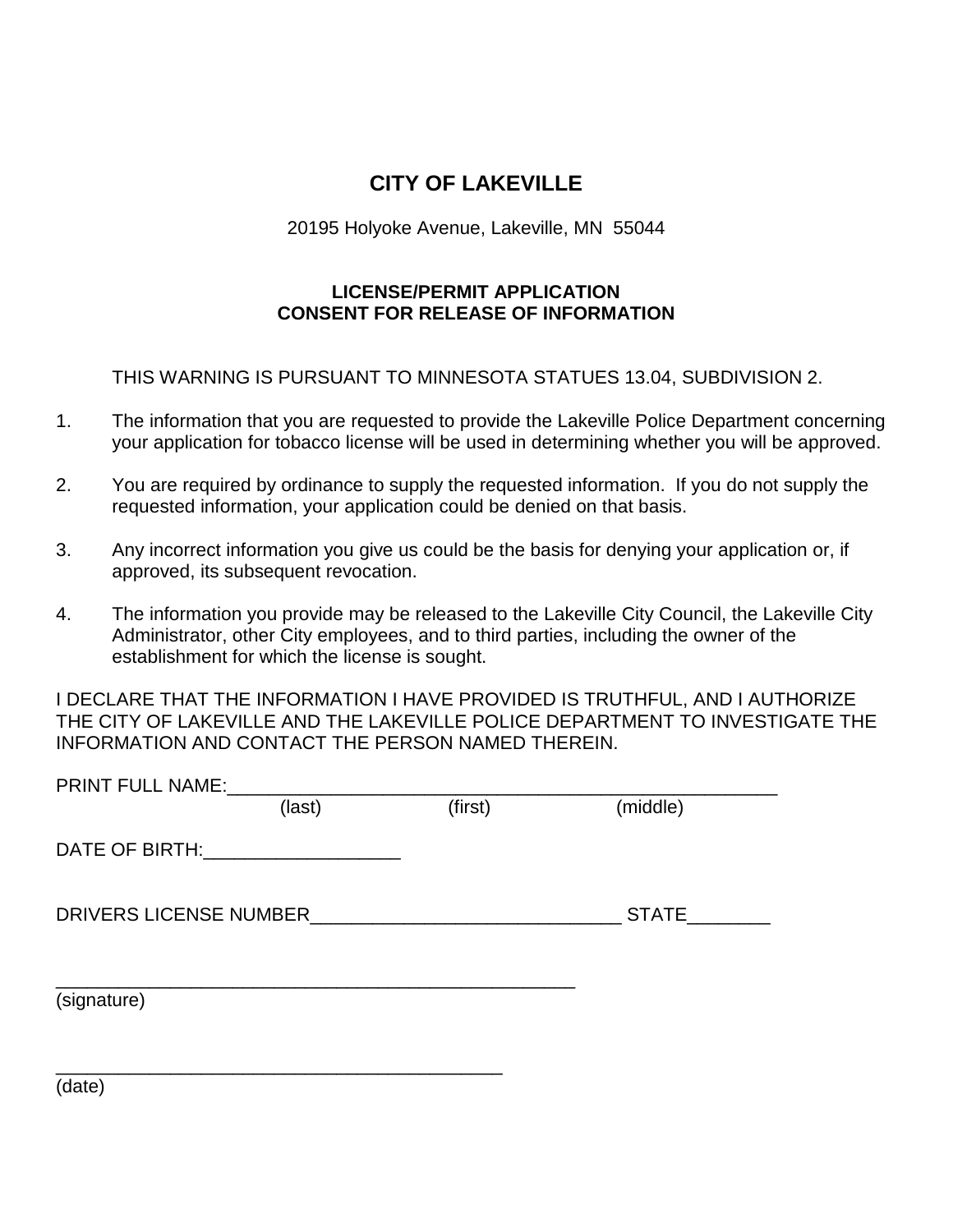# MINNESOTA · REVENUE

# License Application to Make Retail Sales of Cigarette and Other Tobacco Products

To be completed by applicant when applying for a license with a city or county.

| Title                                                                                                                                                                                     | Print name | Date                                                                                                                                                                                                                                                          | Daytime phone                                                                                                                                                                                                                                                                                                                                                                                                                                                                                                                                                                                                                                                                                                                                                                                                                             |  |
|-------------------------------------------------------------------------------------------------------------------------------------------------------------------------------------------|------------|---------------------------------------------------------------------------------------------------------------------------------------------------------------------------------------------------------------------------------------------------------------|-------------------------------------------------------------------------------------------------------------------------------------------------------------------------------------------------------------------------------------------------------------------------------------------------------------------------------------------------------------------------------------------------------------------------------------------------------------------------------------------------------------------------------------------------------------------------------------------------------------------------------------------------------------------------------------------------------------------------------------------------------------------------------------------------------------------------------------------|--|
|                                                                                                                                                                                           |            |                                                                                                                                                                                                                                                               |                                                                                                                                                                                                                                                                                                                                                                                                                                                                                                                                                                                                                                                                                                                                                                                                                                           |  |
| inspection is grounds for revocation of my license.                                                                                                                                       |            |                                                                                                                                                                                                                                                               |                                                                                                                                                                                                                                                                                                                                                                                                                                                                                                                                                                                                                                                                                                                                                                                                                                           |  |
| available within one hour of request, for at least one year after the date of the purchase.                                                                                               |            |                                                                                                                                                                                                                                                               |                                                                                                                                                                                                                                                                                                                                                                                                                                                                                                                                                                                                                                                                                                                                                                                                                                           |  |
| 5. I must keep complete and legible cigarette and tobacco products invoices on the licensed premises, or make invoices                                                                    |            |                                                                                                                                                                                                                                                               |                                                                                                                                                                                                                                                                                                                                                                                                                                                                                                                                                                                                                                                                                                                                                                                                                                           |  |
| 4. I may not purchase from or exchange cigarettes or tobacco products with another retailer.                                                                                              |            |                                                                                                                                                                                                                                                               |                                                                                                                                                                                                                                                                                                                                                                                                                                                                                                                                                                                                                                                                                                                                                                                                                                           |  |
| 3. I may not sell cigarettes affixed with Minnesota Native American stamps unless my retail business is located on a<br>reservation that has a tax agreement with the State of Minnesota. |            |                                                                                                                                                                                                                                                               |                                                                                                                                                                                                                                                                                                                                                                                                                                                                                                                                                                                                                                                                                                                                                                                                                                           |  |
| 2. I must obtain a tobacco products distributor license if I purchase untaxed tobacco products from an out-of-state company.                                                              |            |                                                                                                                                                                                                                                                               |                                                                                                                                                                                                                                                                                                                                                                                                                                                                                                                                                                                                                                                                                                                                                                                                                                           |  |
|                                                                                                                                                                                           |            |                                                                                                                                                                                                                                                               |                                                                                                                                                                                                                                                                                                                                                                                                                                                                                                                                                                                                                                                                                                                                                                                                                                           |  |
|                                                                                                                                                                                           |            |                                                                                                                                                                                                                                                               |                                                                                                                                                                                                                                                                                                                                                                                                                                                                                                                                                                                                                                                                                                                                                                                                                                           |  |
|                                                                                                                                                                                           | City       |                                                                                                                                                                                                                                                               | Zip code                                                                                                                                                                                                                                                                                                                                                                                                                                                                                                                                                                                                                                                                                                                                                                                                                                  |  |
|                                                                                                                                                                                           | Title      |                                                                                                                                                                                                                                                               |                                                                                                                                                                                                                                                                                                                                                                                                                                                                                                                                                                                                                                                                                                                                                                                                                                           |  |
|                                                                                                                                                                                           |            |                                                                                                                                                                                                                                                               | Zip code                                                                                                                                                                                                                                                                                                                                                                                                                                                                                                                                                                                                                                                                                                                                                                                                                                  |  |
|                                                                                                                                                                                           |            |                                                                                                                                                                                                                                                               |                                                                                                                                                                                                                                                                                                                                                                                                                                                                                                                                                                                                                                                                                                                                                                                                                                           |  |
|                                                                                                                                                                                           | Title      |                                                                                                                                                                                                                                                               |                                                                                                                                                                                                                                                                                                                                                                                                                                                                                                                                                                                                                                                                                                                                                                                                                                           |  |
|                                                                                                                                                                                           |            |                                                                                                                                                                                                                                                               |                                                                                                                                                                                                                                                                                                                                                                                                                                                                                                                                                                                                                                                                                                                                                                                                                                           |  |
|                                                                                                                                                                                           |            |                                                                                                                                                                                                                                                               | Yes<br>l No                                                                                                                                                                                                                                                                                                                                                                                                                                                                                                                                                                                                                                                                                                                                                                                                                               |  |
|                                                                                                                                                                                           |            |                                                                                                                                                                                                                                                               |                                                                                                                                                                                                                                                                                                                                                                                                                                                                                                                                                                                                                                                                                                                                                                                                                                           |  |
| Type of legal organization (check one):                                                                                                                                                   |            |                                                                                                                                                                                                                                                               |                                                                                                                                                                                                                                                                                                                                                                                                                                                                                                                                                                                                                                                                                                                                                                                                                                           |  |
| Mailing address (if different than business address)                                                                                                                                      | State      |                                                                                                                                                                                                                                                               | Email address                                                                                                                                                                                                                                                                                                                                                                                                                                                                                                                                                                                                                                                                                                                                                                                                                             |  |
|                                                                                                                                                                                           | State      |                                                                                                                                                                                                                                                               | Fax number                                                                                                                                                                                                                                                                                                                                                                                                                                                                                                                                                                                                                                                                                                                                                                                                                                |  |
| Complete address of business location (permit location)                                                                                                                                   | County     |                                                                                                                                                                                                                                                               | Other phone number                                                                                                                                                                                                                                                                                                                                                                                                                                                                                                                                                                                                                                                                                                                                                                                                                        |  |
| Business trade name (doing business as)                                                                                                                                                   |            |                                                                                                                                                                                                                                                               | Daytime phone                                                                                                                                                                                                                                                                                                                                                                                                                                                                                                                                                                                                                                                                                                                                                                                                                             |  |
|                                                                                                                                                                                           |            |                                                                                                                                                                                                                                                               | Federal employer ID number (FEIN)                                                                                                                                                                                                                                                                                                                                                                                                                                                                                                                                                                                                                                                                                                                                                                                                         |  |
|                                                                                                                                                                                           |            |                                                                                                                                                                                                                                                               |                                                                                                                                                                                                                                                                                                                                                                                                                                                                                                                                                                                                                                                                                                                                                                                                                                           |  |
| for each location or vending machine):                                                                                                                                                    |            |                                                                                                                                                                                                                                                               | Date of issuance                                                                                                                                                                                                                                                                                                                                                                                                                                                                                                                                                                                                                                                                                                                                                                                                                          |  |
|                                                                                                                                                                                           |            |                                                                                                                                                                                                                                                               | Period covered                                                                                                                                                                                                                                                                                                                                                                                                                                                                                                                                                                                                                                                                                                                                                                                                                            |  |
|                                                                                                                                                                                           |            |                                                                                                                                                                                                                                                               | License number                                                                                                                                                                                                                                                                                                                                                                                                                                                                                                                                                                                                                                                                                                                                                                                                                            |  |
|                                                                                                                                                                                           | City       | Cigarettes/tobacco products will be sold (a separate license is required<br>Through vending machine<br><b>Corporate officers or partners</b> (attach a list if necessary)<br>City<br>As a licensed tobacco products or cigarette retailer, I understand that: | The Minnesota tax ID must be issued in the<br>same legal name of the licensee below.<br><b>Both</b><br>Zip code<br>Zip code<br>Minnesota corporation: Enter date of incorporation __________<br>Out-of-state corporation: State of incorporation<br>Are you registered to do business in Minnesota?<br><b>State</b><br>State<br>1. I can purchase cigarettes only from a Minnesota distributor or subjobber who holds a license with the Minnesota<br>6. I know that the Minnesota Department of Revenue and/or law enforcement may conduct cigarette and tobacco inspections<br>of the premises, including inspections of inventory, invoices and licenses, and I understand that a refusal to allow an<br>7. I know that failure to comply with all requirements can result in criminal penalties, including the loss of cigarettes and |  |

Sign here

ć